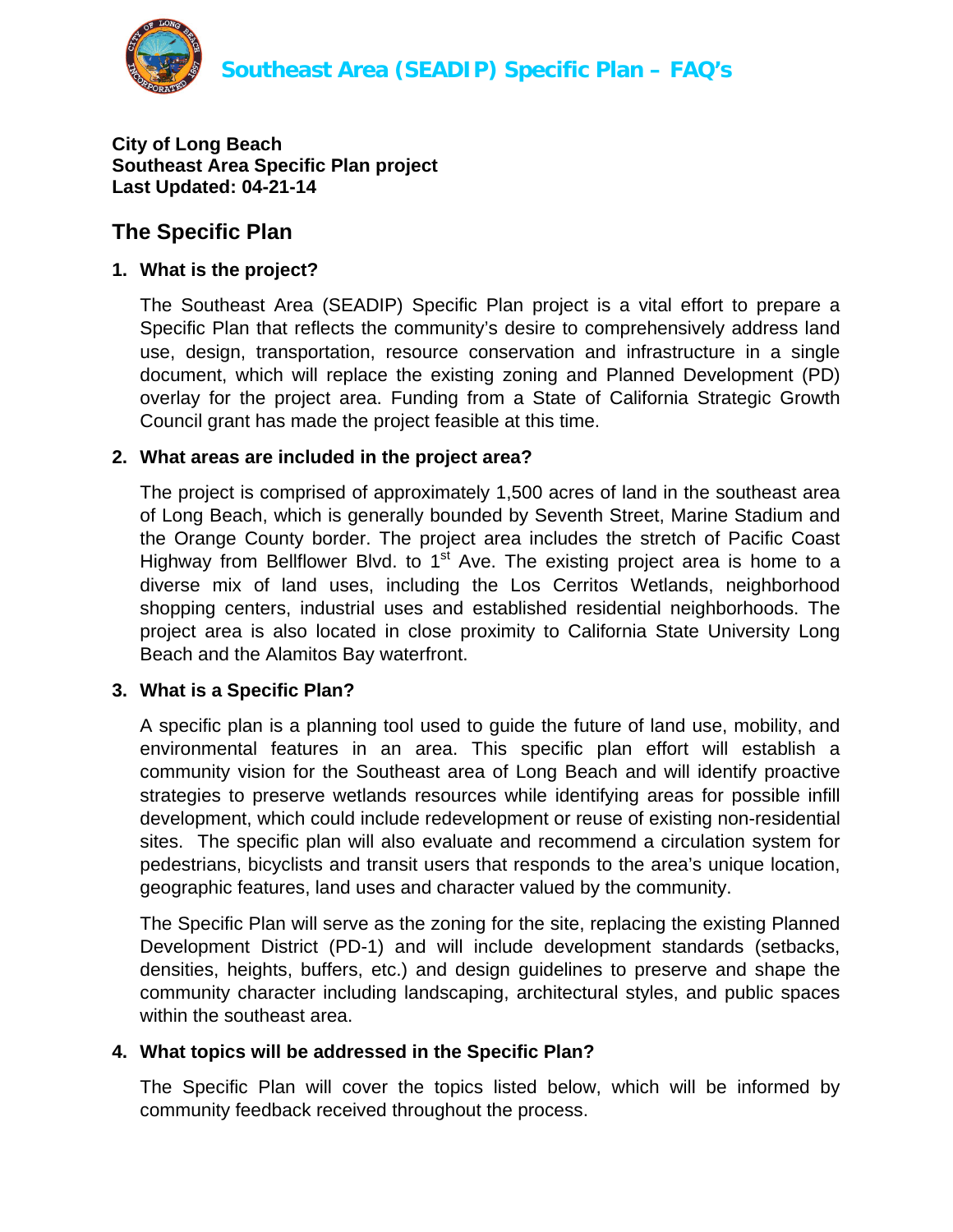

- **Land Use:** The desired future land use pattern for the area, including the distribution and location of the land uses (e.g., commercial, industrial, residential, open space), and identification of focus areas warranting special analysis or implementation strategies
- **Circulation/Transportation:** Creation of multi-modal system that balances all types of transportation (automobile, bus, bike, pedestrian) and supports the planned land use pattern
- **Community Facilities/Infrastructure:** An assessment water, wastewater, drainage and other essential systems needed to implement the Specific Plan
- **Natural Resource Conservation:** Policy guidance and implementation strategies to conserve and utilize the project area's natural resources, including Los Cerritos Wetlands
- **Design Guidelines:** Standards and criteria to guide and ensure future development meets the vision and goals of the Specific Plan
- **Implementation Plan:** A series of action items to be undertaken by the City or others to achieve the vision and objectives identified in the Plan. Implementation actions could include developing a program or tool, conducting an analysis, facilitation of meetings with agencies or groups, or constructing a physical improvement. A general timeframe for completion is identified for each implementation action to help prioritize where resources should be focused and when.

#### **5. What is the relationship between this project and previous planning efforts in southeast Long Beach?**

The original Southeast Area Development Improvement Plan (SEADIP) Planned Development District (PD-1) was created in 1977. Over the years, there have been minor edits or revisions to the PD. Most recently, there was a focused effort to evaluate and discuss the area in 2008, and in 2012 a new project was proposed for the Seaport Marina Hotel site, which did not conform to the provisions of PD-1 and resulted in a renewed interest from City Council to update the plan. The current effort is a completely new process that will be informed by new technical studies prepared by the consultant team over the next two years. The studies will provide contemporary information to the project team and decision makers, and the concepts and recommendations will be developed using the updated analyses.

#### **6. How will the Specific Plan be prepared?**

A consultant team made up of land use planning, environmental, and transportation experts and technical specialists will work with City staff to prepare the Specific Plan using a five-step process (see attached chart). By employing a variety of community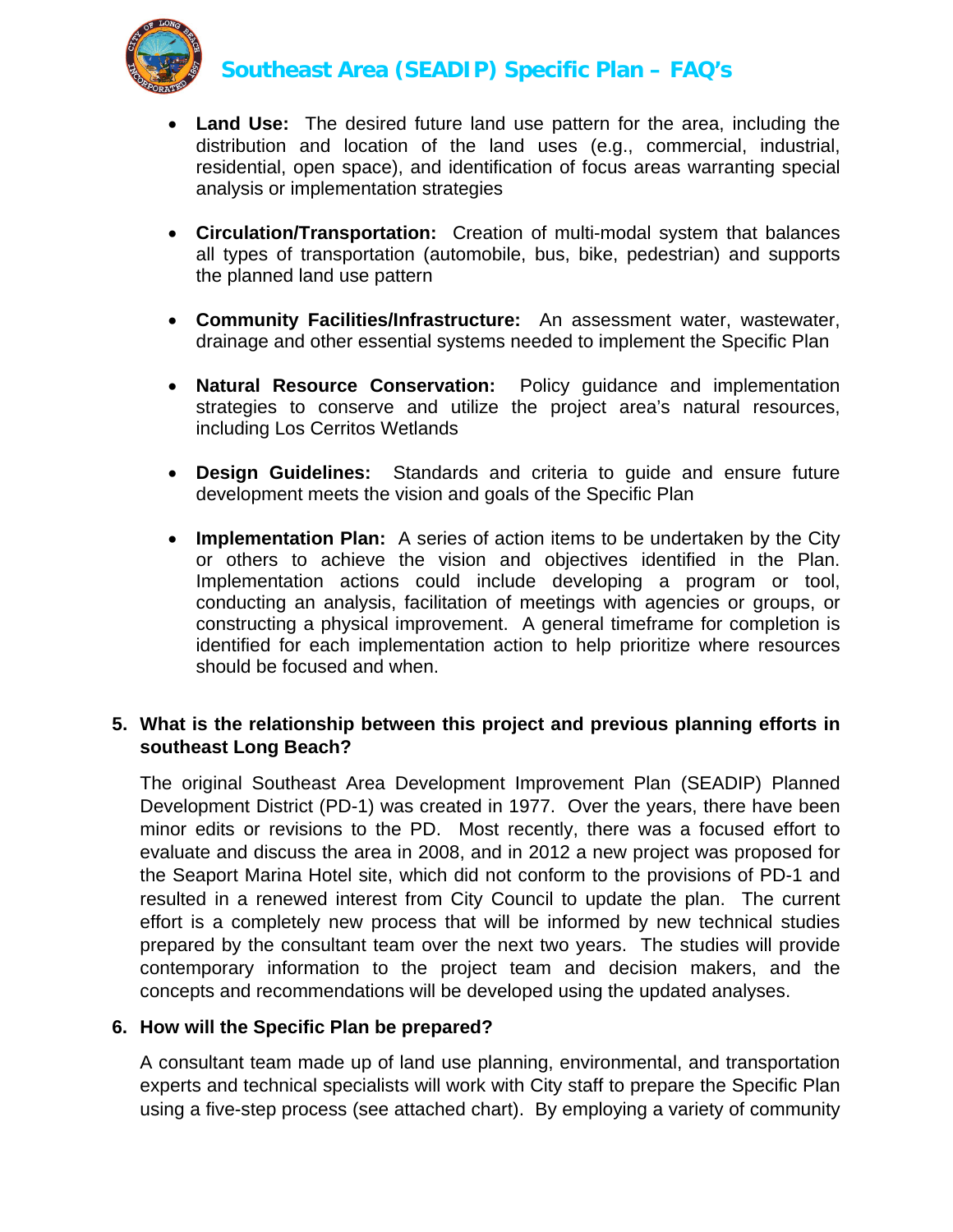

# **Southeast Area (SEADIP) Specific Plan – FAQ's**

engagement programs, input from the public will inform each step and help shape the Specific Plan.

#### **7. Who is on the Project Team?**

The project team is comprised of staff from the City's Department of Development Services and a consulting team, led by PlaceWorks (formerly The Planning Center | DCE), who specializes in land use and environmental planning. PlaceWorks serves as the prime consultant, managing and collaborating with a team of experts that will assist in the preparation of technical reports and provide specialized services for the project team. Additional consultants serving on the project team include:

- Katz and Associates Facilitation and Outreach
- Fehr & Peers Transportation Network and Traffic Modeling
- VCS Wetlands delineation and habitat assessment
- Strategic Economics Market Studies and Fiscal Analysis
- CityWorks Design Urban Design Strategies and Design Guidelines
- Fuscoe Hydrology, Geology, and Infrastructure Assessment

#### **8. What is the schedule for completion of the Specific Plan?**

The plan is scheduled for completion in Winter 2015. A general schedule of tasks can be found at www.lbds.info/seadip update, and is a best effort to outline the process to arrive at a draft specific plan document. The attached schedule is subject to refinement or revision as needed as we work our way through the proposed work program to respond to community or project needs.

#### **9. What is an Environmental Impact Report and why is it being prepared?**

An Environmental Impact Report (EIR) is a comprehensive assessment of the environmental effects that could result from implementation of the proposed Specific Plan. It is being prepared in compliance with the California Environmental Quality Act. In addition to addressing potential impacts related to community concerns such as natural resources, air quality and traffic, the EIR will also identify mitigation to reduce or avoid significant impacts. Another important component is the alternatives analysis, which will examine additional planning scenarios that may have fewer impacts than the proposed Specific Plan.

#### **10. Since the project area is located in the coastal zone, will the Long Beach Local Coastal Program (LCP) be affected by the project? What about other planning and zoning documents?**

Amendments to the LCP are likely and will be included in the work program for the Specific Plan in addition to coordination with the California Coastal Commission. The Specific Plan provides an important opportunity to implement the City's General Plan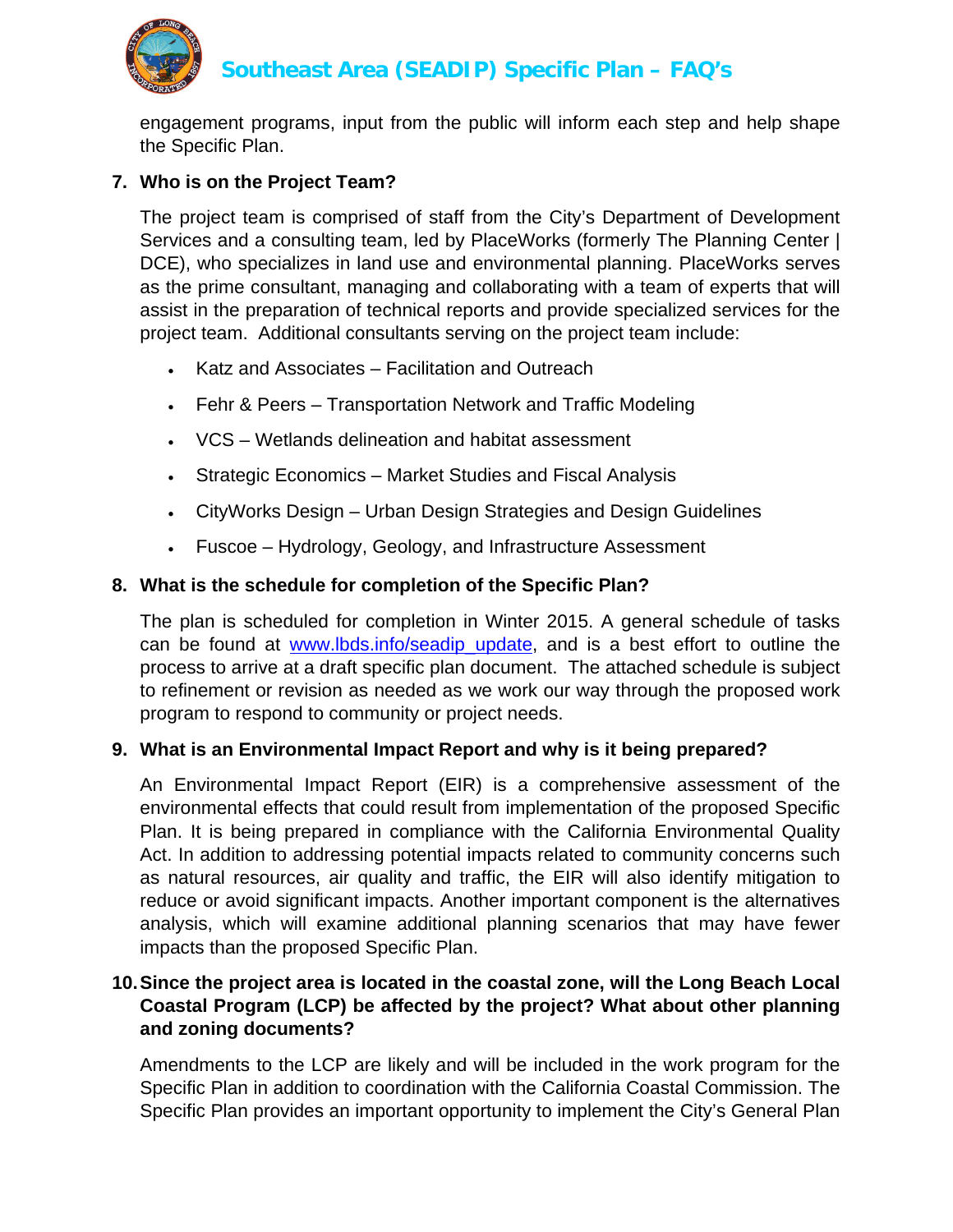

# **Southeast Area (SEADIP) Specific Plan – FAQ's**

policies, including those in the recently adopted city-wide Mobility Element. The planning process will also consider those policies currently under review in the Land Use Element Update, and the new land use policies for the Southeastern Area will be incorporated into the new Land Use Element for consistency.

## **Community Involvement**

#### **1. How will the community be involved in the project?**

The City of Long Beach is committed to a comprehensive and inclusive planning process, guided by extensive community outreach and public participation. A variety of online and in-person outreach activities will be used to make public involvement accessible to as many community members and stakeholders as possible, including:

- Outreach booths in the community at key project milestones, to provide information and collect input
- Community workshops
- Long Beach Town Hall, an on-line forum to solicit input and feedback throughout the process
- Project website at www.LongBeach.gov
- Community Advisory Committee
- Informational materials
- Media outreach and social marketing
- City Council and Planning Commission briefings

As shown in the process chart (see Question 2 above), these activities will be synchronized with each of the planning steps.

#### **2. I heard the City is using an online forum to obtain community input – where can I access the forum and how does it work?**

The City of Long Beach is using an online forum, also known as Long Beach Open Town Hall, to provide online opportunities for the public to submit input. The Long Beach Open Town Hall is a fun, easy online discussion forum customized for community planning. Operated by Peak Democracy, the Long Beach Open Town Hall will host a variety of community discussions that utilize prioritization and rating activities, place-specific comments and surveys.

You can access the Long Beach Open Town Hall through the "Get Involved" tab on the Southeast Area (SEADIP) Specific Plan web page at www.lbds.info/seadip\_update/. Simply click on the "Register Now with the Long Beach Town Hall Forum" link. Once on the Long Beach Open Town Hall web page, you can enter your email address to subscribe to forum notifications. In order to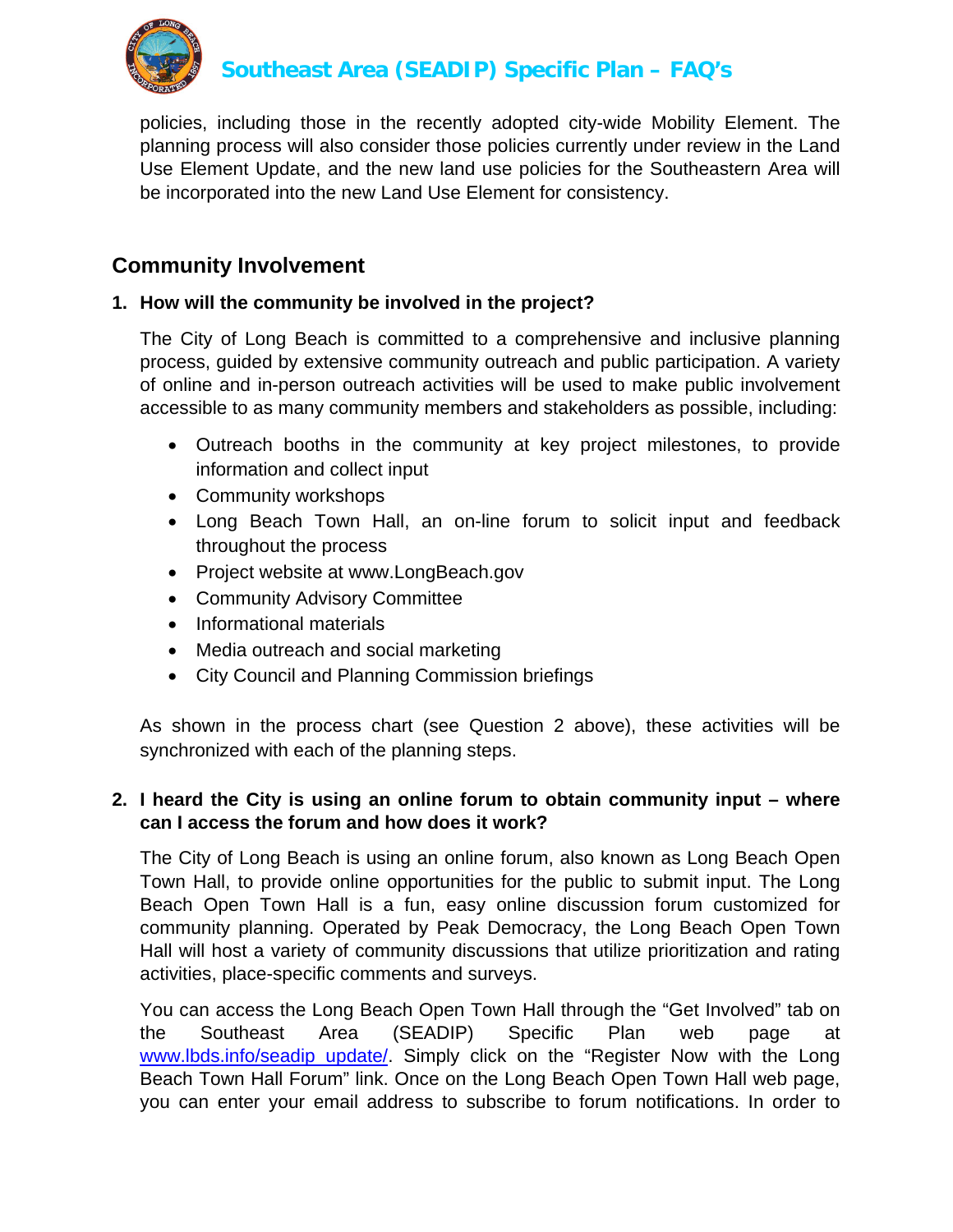

participate in the discussion by posting a statement, you will be asked for your name and home address. This confidential information is only used to differentiate input from local community members from input supplied by people in other areas.

#### **3. How can I stay informed and updated?**

Please visit the project website at www.lbds.info/seadip\_update/ often for the latest project updates and announcements about public participation opportunities. If you would like to receive periodic updates directly via email, please subscribe to the Long Beach Town Hall by entering your email address in the "Subscribe" field at www.lbds.info/seadip\_update/long\_beach\_town\_hall.asp.

## **Community Advisory Committee**

### **1. What is the Community Advisory Committee?**

The Community Advisory Committee (CAC) is intended to serve as an important component of the public participation program for the development of Southeast Area (SEADIP) Specific Plan. CAC members will participate in a series of meetings to help shape the plan by providing informed and innovative input to the project team. The CAC process is intended to build knowledge, trust and understanding of the plan's purpose, process and potential effects.

The following mission statement has been established for the CAC: The mission of the Community Advisory Committee for the Southeast Area (SEADIP) Specific Plan is to provide perspectives and input to the project team to generate a project vision, identify issues and opportunities, and formulate planning alternatives and recommendations that will inform the Specific Plan, which will be forwarded to decision makers for consideration. The CAC's mission also includes encouraging the involvement of other community members in the public participation process and considering the community's input in discussions about the Specific Plan.

Each CAC member should be committed to representing the broader interests of the community and working collaboratively with fellow CAC members. Each CAC member should also be committed to discussing solutions that are responsive to multiple interests and needs. Communication with respective organizations and constituencies about the planning process is also anticipated. Members' time commitment will average 4-6 hours per month, with greater time demands in some months.

#### **2. What is the process for selecting members of the Community Advisory Committee selected?**

The City of Long Beach Director of Development Services will review the applications and establish the CAC roster, balancing the diversity of interests and perspectives in the project area. The intent is to achieve a committee that is